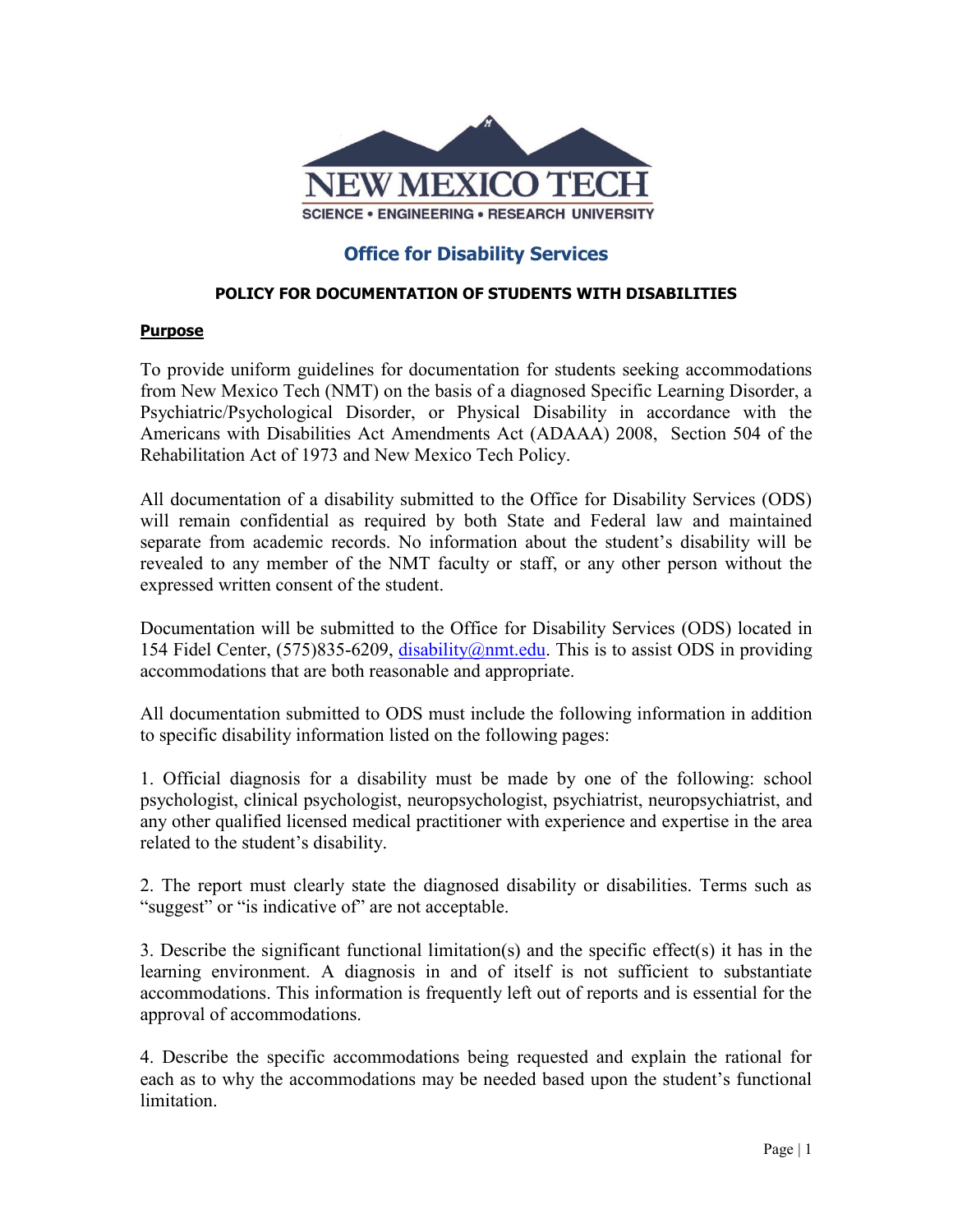5. Protection under Section 504 of the Rehabilitation Act and the Americans with Disabilities Act civil rights statues is based upon a disability that currently "substantially limits" a major life activity, including learning. A prior history of accommodation, without demonstration of current need, does not in and of itself warrant the provision of a like accommodation.

6. Testing should have been conducted within the past three years for high school-age students entering NMT immediately after graduation or matriculating students, five years for non-traditional students is preferred. Because the provision of "all reasonable accommodations and services" is based upon assessment of the current impact of the student's disabilities on academic performance, it is in the student's best interest to provide recent and appropriate documentation. Older documentation will be taken into consideration by ODS.

7. Include complete educational, developmental, and medical history relevant to the disability for which accommodations are being requested.

8. A request for extended time should have documentation that demonstrates difficulty taking tests under timed conditions. In most cases, the documentation should include scores from both timed and extended/untimed tests, to demonstrate any differences caused by the timed conditions. The inability to complete an exam is not a sufficient rationale for extended test-taking time, since this does not address the academic need for the accommodation as related to the student's functional limitation and disability.

9. If medications are taken these should be listed. Any potential side effects caused by the medications should also be listed.

10. If symptoms involve cognitive recall (memory), appropriate testing needs to be conducted. Testing for specific learning disabilities may be appropriate.

11. All reports or documents should be submitted on letterhead, typed, dated, signed, and otherwise legible. The name, title, and professional credentials of the evaluator, including information about license or certification as well as area of specialization, employment, and state in which the individual practices must be clearly stated. Evaluators should not be related to the individual being assessed.

12. It must be understood that evaluation reports themselves do not automatically qualify a student for registration or services through the ODS. The Office for Disability Services will make the final decision as to whether reasonable and appropriate accommodations are needed and can be provided to the student.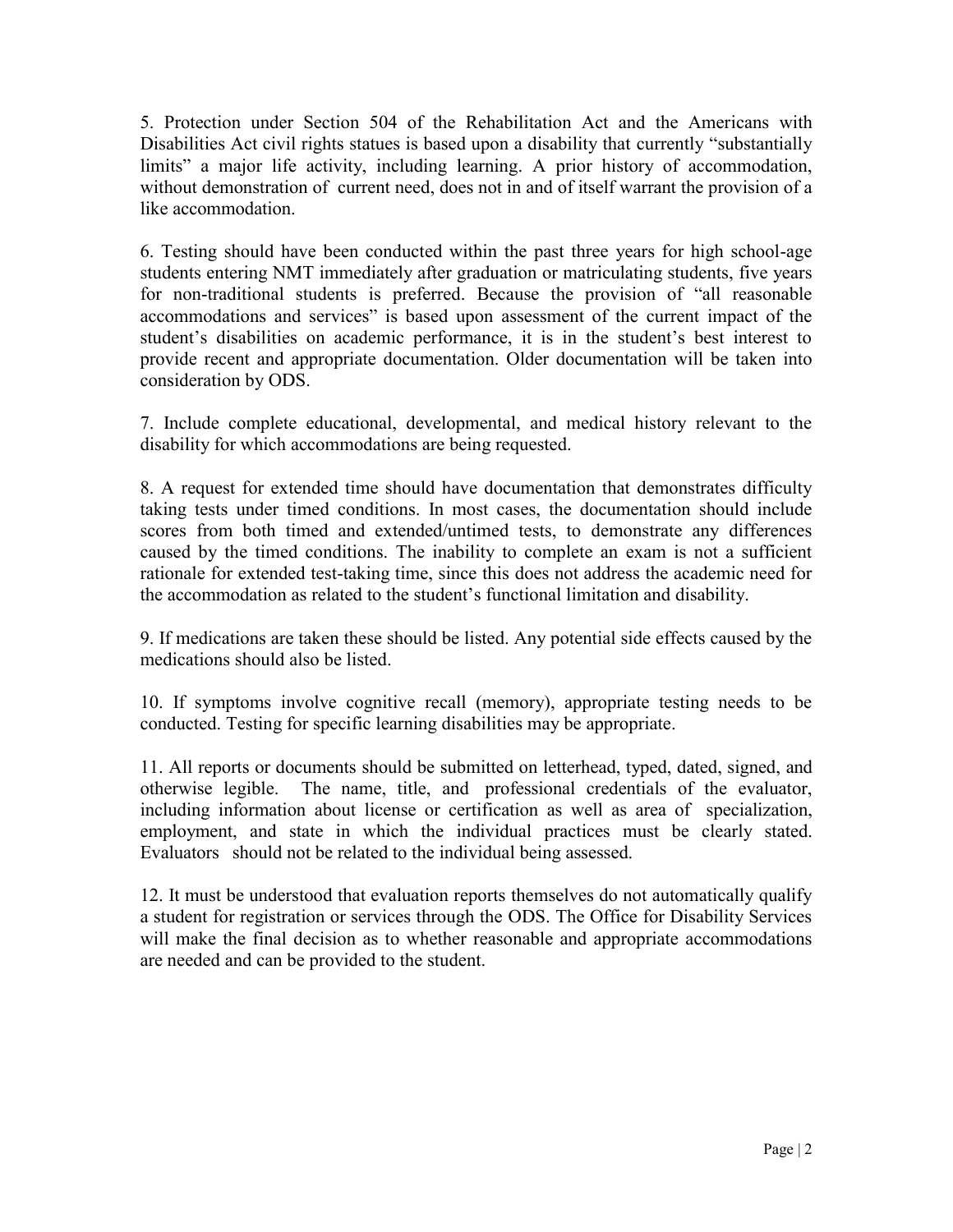## **LEARNING AND COMMUNICATION DISABILITIES**

A copy of the comprehensive psycho-educational report must be provided to the ODS in order for the student to be eligible for accommodations and/or modifications. Diagnoses written on prescription pads and/or parent's notes indicating a disability are not considered appropriate documentation. A nonspecific diagnoses, such as individual "learning styles," "learning differences," "academic problems," "attention problems," "mood disorders," and "test difficulty/anxiety" in and of themselves do not constitute a disability.

- A. A clear diagnosis based on DSM-IV-TR or DSM-V criteria
- B. Comprehensive Testing The following is not intended to be an exhaustive list or to restrict assessment in other pertinent and helpful areas. Domains to be addressed, as well as acceptable tests for each, include, but are not limited to:
	- 1) Aptitude: The Wechsler Adult Intelligence Scale-Fourth Edition (WAIS IV), the Woodcock Johnson Psycho-Educational Battery-Revised, Test of Cognitive Ability, or the Stanford-Binet Intelligence Scale: Fourth Edition.
	- 2) Achievement: Current levels of functioning in reading, mathematics, and written language are required. The Woodcock-Johnson Psycho-Educational Battery-Revised; Tests of Achievement; Wechsler Individual Achievement (WIAT); Stanford achievement tests such as the Test of Written Language-2 (TOWL-2).
	- 3) Information Processing: Specific areas of information processing (e.g. short and long-term memory; auditory and visual perception/processing; processing speed) from the WAIS-R or the Woodcock-Johnson Tests of Cognitive Ability, as well as other instruments relevant to the presenting problem(s).
- C. A diagnostic Interview
- D. An Interpretive summary with reasonable accommodations based upon assessment of the impact of the student's disability on his/her academic performance.

## **OR**

A letter from one of the qualified, licensed professionals listed at the beginning of this document, including *all of the general guidelines listed above* providing substantial evidence of a prior diagnosis, accommodation, or classification, such as eligibility for a special education program.

## **OR**

An eligibility letter from Department of Vocational Rehabilitation or Veteran Services.

The following *supplemental information* is useful, but not required. These pieces on their own are not usually considered complete, comprehensive documentation:

 *A summary of performance (SOP) Information about Response to Intervention (RTI) Individualized Education Plan (IEP) Section 504 Accommodation Plan (504)*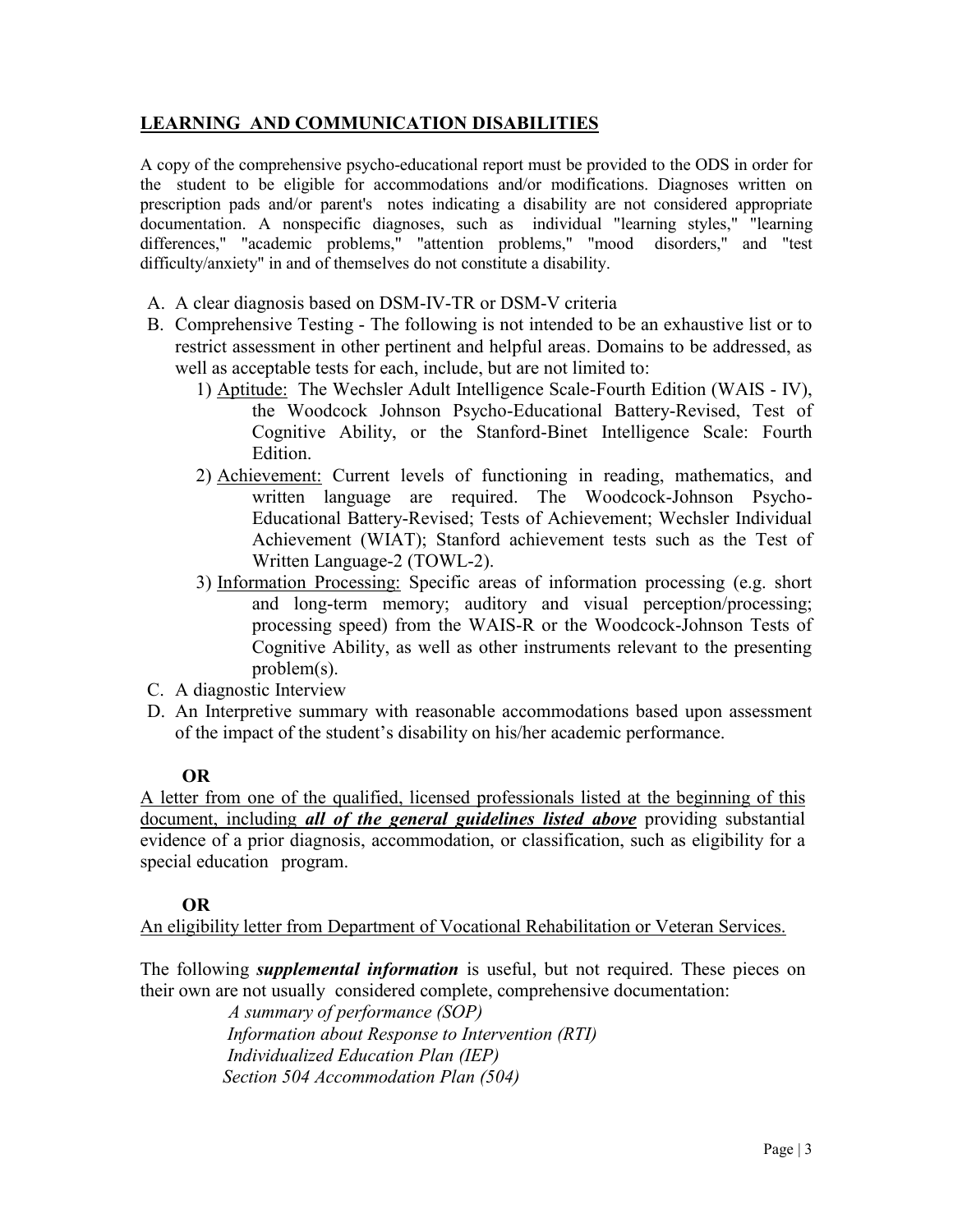## **ATTENTION DEFICIT DISORDER**

While it is recognized that psychological testing alone does not justify an ADHD diagnosis, such testing is considered an important part of establishing the impact of the disorder on learning and determining appropriate accommodations. It is also essential in determining the presence or absence of other conditions that frequently occur with the diagnosis, which may be of relevance in the classroom. Comprehensive psychoeducational or neuropsychological evaluations are strongly encouraged and may be required to support specific accommodation requests.

All documentation in support of an ADHD diagnosis should include the following information:

- A. A clear diagnosis based on DSM-IV-TR or DSM-V criteria
	- o A summary of procedures and instruments used to make the diagnosis
	- o A history of past and present symptoms which meet the criteria for diagnosis
	- o A statement of functional limitations and the expected impact on the student's academic performance.
	- o A statement regarding current use of medication and the impact on the student's ability to meet the demands of an academic program

B. Cognitive Testing (i.e. Wechsler Adult Intelligence Scale (Revised or IV), Woodcock Johnson Psychoeducational Battery Test of Cognitive Ability (Revised or III)

- o Achievement testing, including test results from individual achievement measures in math, written expression, and if relevant, foreign language acquisition.
- C. Recommendations
	- o A statement of recommended academic accommodations to help compensate for the disability.

## **OR**

An eligibility letter from Department of Vocational Rehabilitation or Veteran Services.

The following *supplemental information* is useful, but not required. These pieces on their own are not usually considered complete, comprehensive documentation:

> *A summary of performance (SOP) Information about Response to Intervention (RTI) Individualized Education Plan (IEP) Section 504 Accommodation Plan (504)*

# **GUIDELINES FOR BRAIN INJURY (BI)**

Students submitting documentation of physical and/or cognitive impairment related to a brain injury (e.g., head trauma, CVA's, tumors, other medical conditions) must submit evidence of a disabling condition with evidence of functional impairment in major life activities of relevance to the classroom.

Such documentation should include: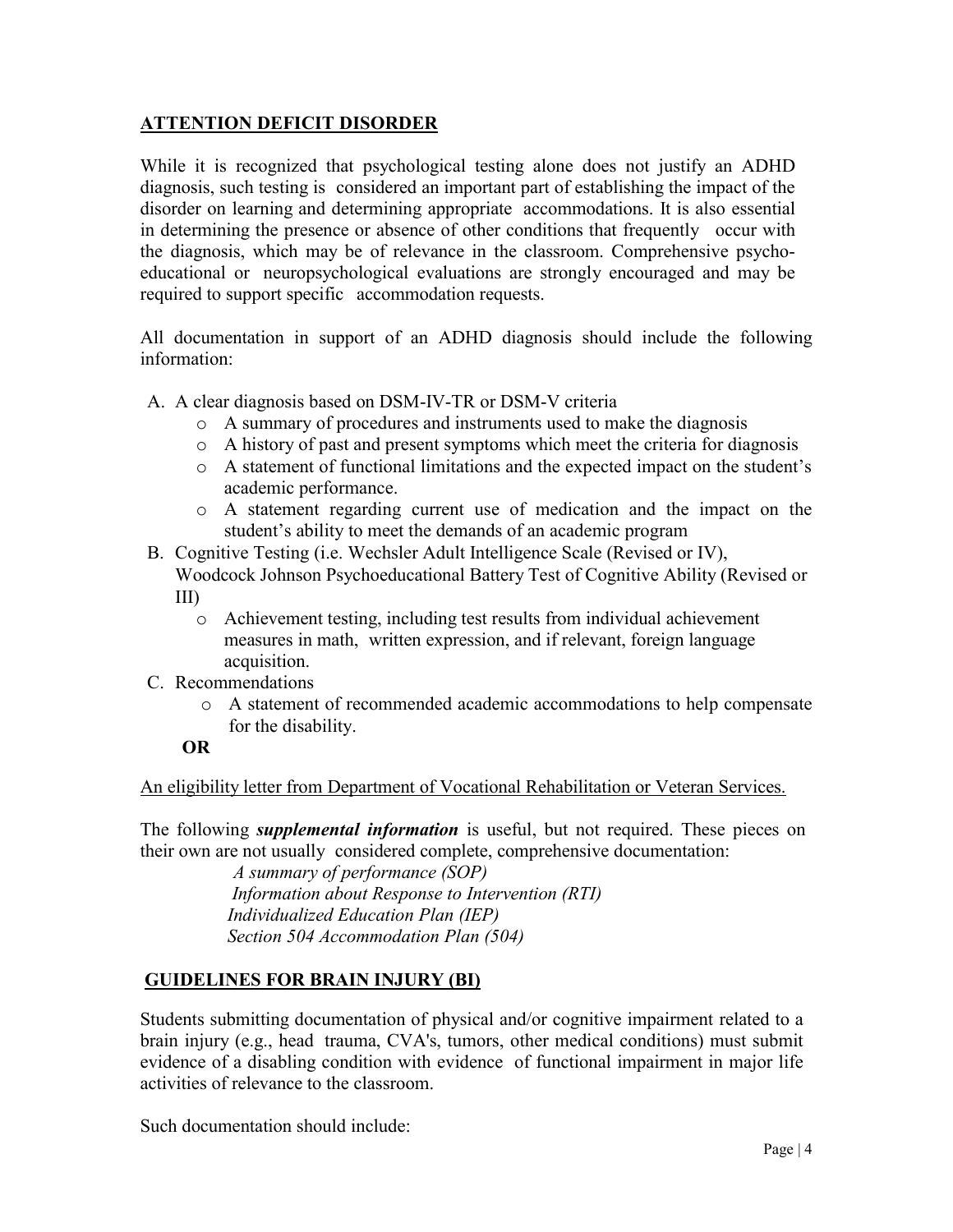- A. A specific diagnosis, as per DSM-IV-TR, DSM-V, ICD 9, or ICD 10.
- B. Detailed background information.
- C. A comprehensive neuropsychological evaluation.
- D. Detailed information regarding residual physical or medical impairments.
- E. Suggested recommendations, modifications and/or accommodations.
- F. Additional documentation on comorbid physical or medical conditions.

## **OR**

An eligibility letter from Department of Vocational Rehabilitation or Veteran Services.

The following *supplemental information* is useful, but not required. These pieces on their own are not usually considered complete, comprehensive documentation:

> *A summary of performance (SOP) Information about Response to Intervention (RTI) Individualized Education Plan (IEP) Section 504 Accommodation Plan (504)*

# **PSYCHIATRIC/PSYCHOLOGICAL DISORDER**

Students submitting documentation of a psychological disability must submit evidence of a disabling condition with evidence of functional impairment in major life activities of relevance to the classroom. Accommodations are based on an assessment of the **current** nature and impact of the disability. Because psychiatric conditions may change over time, current evaluations are critical for providing reasonable accommodations. An evaluation within the last twelve (12) months is recommended. In addition, depending on the nature of the disability, evaluations may need to be updated on a semester-bysemester or yearly basis. Older documentation will be taken into consideration by the department.

Students with a chronic mental health illness may be referred off campus for ongoing services and treatment.

- A. Comprehensive evaluation must minimally include the following:
	- o Evidence of significant limitations in the educational setting.
	- o A diagnostic interview.
	- o A DSM-IV-TR, DMS-V, ICD-9, or ICD-10.
	- o The dates of evaluation and/or treatment.
	- o The evaluation should include medical and medication history.
	- o A description of current functional limitations in different settings.
	- o A description of the degree of impact of the diagnosed psychiatric disorder.

#### **OR**

An eligibility letter from Department of Vocational Rehabilitation or Veteran Services.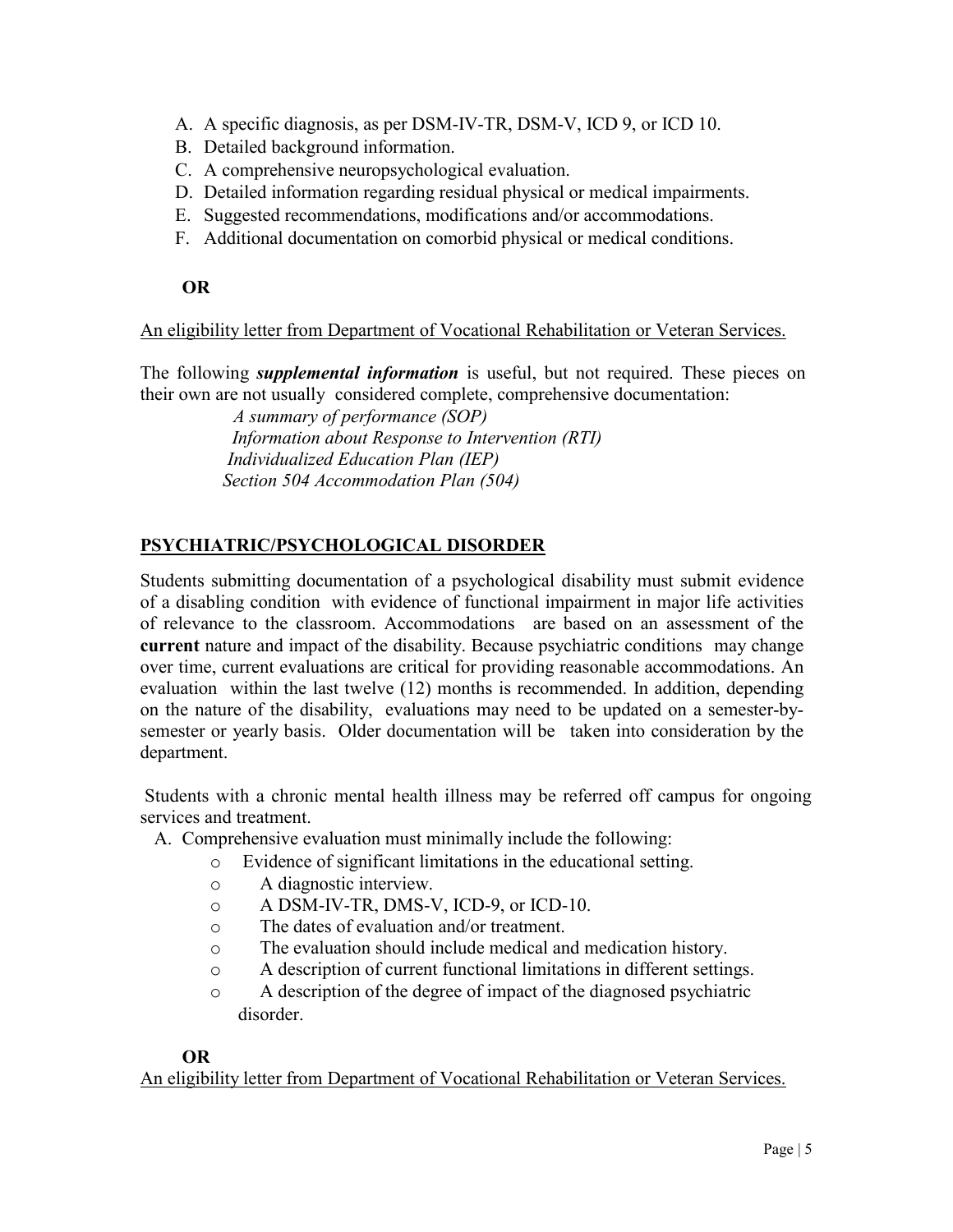The following *supplemental information* is useful, but not required. These pieces on their own are not usually considered complete, comprehensive documentation:

> *A summary of performance (SOP) Information about Response to Intervention (RTI) Individualized Education Plan (IEP) Section 504 Accommodation Plan (504)*

# **PHYSICAL OR MEDICAL DISABILITY**

A physician, surgeon, physical therapist, occupational therapist, or other medical specialist with experience and expertise in the area related to the student's disability, should make the diagnosis. The age of acceptable documentation is dependent upon the condition and the nature of the student's request for accommodations. Disabilities that are sporadic or change over time may require more frequent evaluations.

Conditions may include, but are not limited to: mobility impairments, multiple sclerosis, cerebral palsy, chemical sensitivities, spinal cord injuries, cancer, AIDS, muscular dystrophy, spina bifida, diabetes, asthma, etc.

Documentation should include:

- A. A clear statement of diagnosis using ICD 9 or ICD 10.
- B. A summary of assessment procedures and evaluation instruments that have been used.
- C. Information relating to treatment and its impact on the student's ability to function.
- D. Relevant information regarding any medication.
- E. A statement of the functional limitations on learning or other major life activity.
- F. Rationale for each recommended accommodation.

#### **OR**

An eligibility letter from Department of Vocational Rehabilitation or Veteran Services.

The following *supplemental information* is useful, but not required. This piece on its own cannot usually be considered complete, comprehensive documentation:

 *Section 504 Accommodation Plan [504]*

## **VISUAL IMPAIRMENTS**

An ophthalmologist, optometrist or other qualified professional should make the diagnosis and complete the appropriate documentation. The age of acceptable documentation is dependent upon the nature of the condition and the student's request for accommodations. Visual disabilities of a changing nature may need to be documented more frequently.

Documentation should include:

- A. A clear statement of vision-related disability with supporting numerical description. Also include a statement as to whether the condition is progressive or stable.
- B. Include the following sections that are relevant to the individual: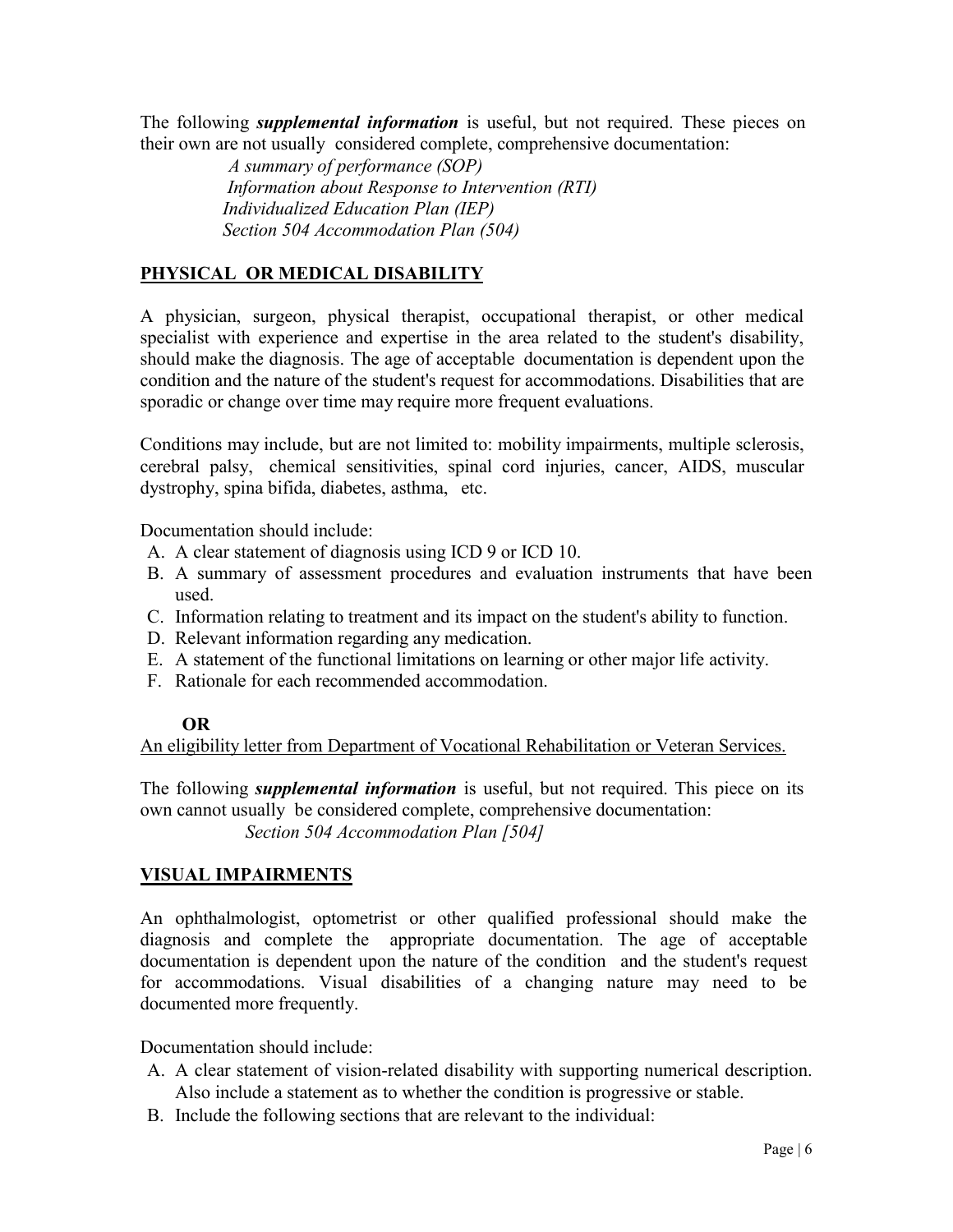- o Eye Health
- o Visual Fields
- o Binocular Evaluation
- o Accommodative Skills
- o Oculomotor Skill
- C. A summary of assessment procedures and evaluation instruments that were used.
- D. Narrative or descriptive text providing both quantitative and qualitative information.
- E. Medical information relating to the student's needs and the impact.
- F. A statement of the functional impacts or limitations of the vision loss.
- G. Specific cognitive processing strengths, weaknesses, and deficits.
- H. Recommended accommodations.

# **OR**

An eligibility letter from the New Mexico Commission for the Blind or Veteran Services.

The following *supplemental information* is useful, but not required. These pieces on their own cannot usually be considered complete, comprehensive documentation: Section 504 Accommodation Plan [504]

# **DEAF AND HARD OF HEARING**

A physician, audiologist, speech and hearing specialist or other qualified professional should make the diagnosis. The age of acceptable documentation is dependent upon the condition and the nature of the student's request for accommodations. Hearing loss of a changing nature may need to be documented more frequently.

Documentation should include:

- A. A clear statement of deafness or any degree of hearing loss with a current audiogram. Include the cause of hearing loss, on-set of hearing loss, and clinical diagnosis.
- B. A summary of assessment procedures and evaluation instruments used.
- C. Narrative summary.
- D. Medical information relating to the student's needs the status of hearing.
- E. A statement of the functional impacts or limitations of the hearing loss on learning.
- F. Specific cognitive processing strengths, weaknesses, and deficits.

## **OR**

An eligibility letter from New Mexico Commission for the Deaf and Hard of Hearing or Veteran Services.

The following *supplemental information* is useful, but not required. This piece on its own cannot usually be considered complete, comprehensive documentation:

Section 504 Accommodation Plan [504]